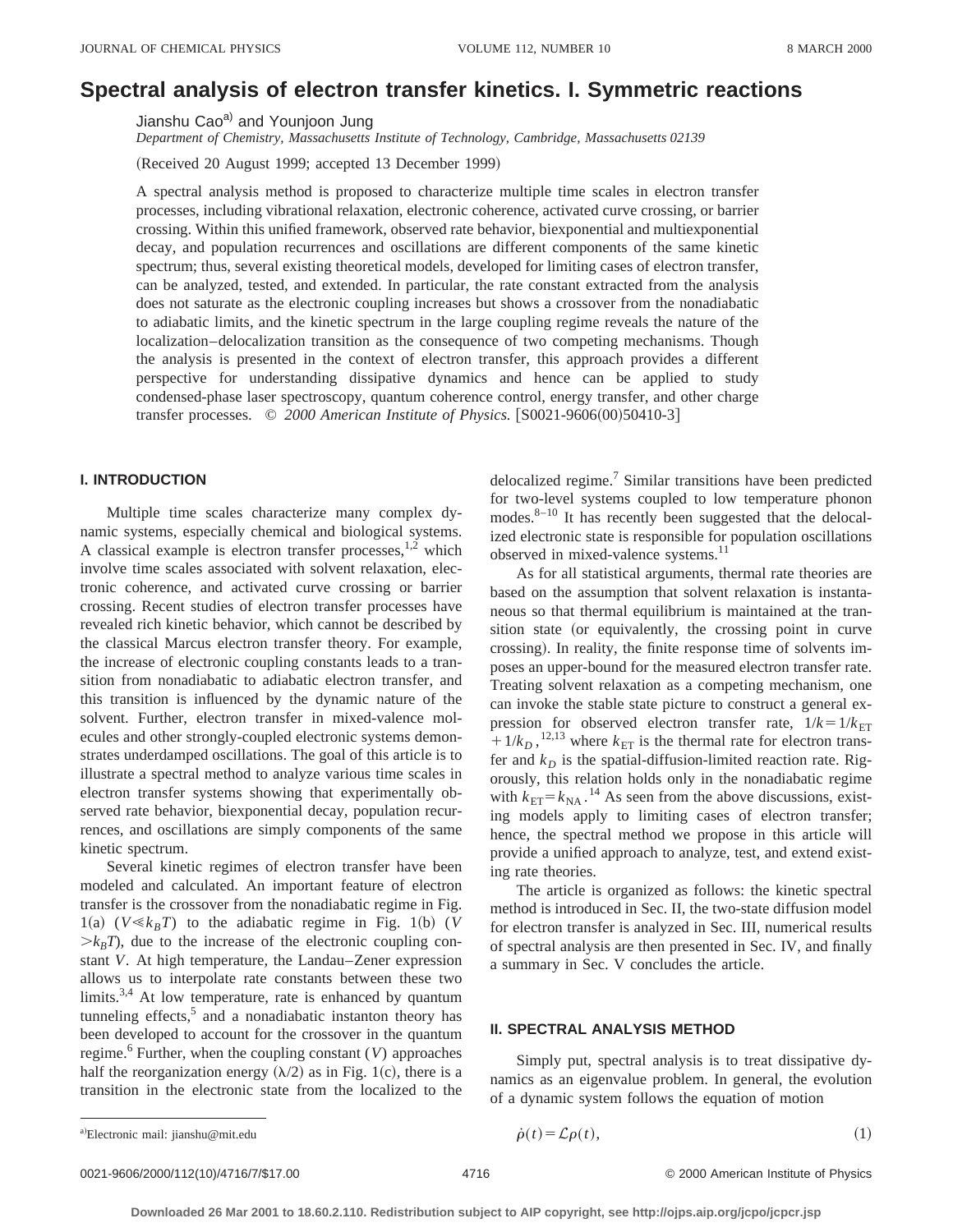

FIG. 1. Adiabatic potential surfaces (solid curves) vs. diabatic potential surfaces (dotted curves). The diabatic Hamiltonians are  $H_1(E) = (E$  $(\pm \lambda)^2/(4\lambda)$  and  $H_2(E) = (E - \lambda)^2/(4\lambda)$  with  $\beta \lambda = 8$ . The three diagrams represent three kinetic regimes: (a)  $\beta V = 0.1$ , (nonadiabatic); (b)  $\beta V = 1.0$ , (adiabatic); (c)  $\beta V = 4.0$ , (delocalized state). For all the figures in the article time and energy variables are scaled by the thermal energy  $\beta$ , and  $\hbar$  is taken as unity.

where  $\rho(t)$  is the distribution function in multidimensional space, and  $\mathcal L$  is the Liouville operator. For classical systems, Eq.  $(1)$  takes the form of the Boltzmann equation or the Fokker–Planck equation. For quantum systems, Eq.  $(1)$  can be formulated with influence functionals, semiclassical approximations, and Bloch–Redfield equations. For a dissipative system, the Liouville operator has a non-Hermitian part, which is responsible for irreversible mechanisms in the process. The non-Hermitian Liouville operator,  $\mathcal{L}$ , can then be diagonalized, giving

$$
\phi_n^L \mathcal{L} \phi_n^R = Z_n \,, \tag{2}
$$

where  $\phi^L$  and  $\phi^R$  are the left and right eigenvectors, respectively, and *Z* is the corresponding eigenvalue. Just as eigenstates of the Schrödinger equation are dynamic normal modes,  $\phi$  can be understood as kinetic normal modes, or dissipative eigenstates, with R*Z* the decay rate and J*Z* the oscillation frequency. Thus, the set of eigensolutions  ${Z_n, \phi_n}$  forms the kinetic spectrum, which completely characterizes the intrinsic time scales of a dissipative system.

Formally, the time evolution can be expanded as

$$
\rho(t) = \sum_{n=0}^{\infty} e^{Z_n t} |\phi_n^R\rangle\langle\phi_n^L|\rho(0)\rangle, \tag{3}
$$

where  $\rho(0)$  is the initial distribution function. Based on simple physical considerations, the real part of any eigenvalue must be less or equal to zero,  $RZ_1 \le 0$ , and the ground state is thermal equilibrium with zero eigenvalue,  $Z_0 = 0$ . If the first nonzero eigenvalue is well-separated from other nonzero eigenvalues, then the long-time behavior is dominated by exponential decay with rate constant  $k=-\mathcal{R}Z_1$ . This argument allows us to extract rate constants for the complete range of parameter space. In a similar fashion, biexponential decay, multiexponential decay, and damped oscillations can also be predicted and analyzed.

Furthermore, observed kinetics can be predicted by identifying the kinetic eigenstate corresponding to the experimental time scale, and the initial preparation in ultrafast experiments can be interpreted as projections to different kinetic eigenstates. This is particularly useful for studying coherent excitation<sup>15</sup> and laser spectroscopy<sup>16</sup> in condensed phase systems, which can now be treated in the same fashion as gas phase systems. For example, relationships between photoexcitation and kinetic modes can be established, which can be used as a guide for the design of laser pulses for selective photochemistry.

Earlier, the kinetic spectral method has been used to study one-dimensional and two-dimensional diffusive barrier crossing.17,18 Cukier and co-workers have also applied the method to calculate electron transfer rate constants in the small electronic coupling regime.<sup>19</sup> The goal of this study is to use the kinetic method to explore various kinetic regimes of electron transfer.

#### **III. ANALYSIS OF ELECTRON TRANSFER RATE**

# **A. Two-state diffusion equation**

Since most chemical and biological processes take place in over-damped solvent environments, electron transfer processes can be modeled as two-state dynamics in Debye solvents. Taking the over-damped limit of two-state quantum dissipative equations,  $14,20,16$  we obtain a set of classical diffusion equations for two-coupled surfaces,

$$
\dot{\rho}_1 = \mathcal{L}_1 \rho_1 - i V (\rho_{12} - \rho_{21}), \tag{4a}
$$

$$
\dot{\rho}_2 = \mathcal{L}_2 \rho_2 + i V (\rho_{12} - \rho_{21}),\tag{4b}
$$

$$
\dot{\rho}_{12} = \mathcal{L}_{12}\rho_{12} - i\omega_{12}\rho_{12} + iV(\rho_1 - \rho_2), \tag{4c}
$$

where  $\mathcal{L}_{12} = (\mathcal{L}_1 + \mathcal{L}_2)/2$ ,  $\hbar \omega_{12} = U_1(E) - U_2(E)$ , and  $\mathcal{L}$  is<br>1D Fokker-Planck operator  $\mathcal{L}\rho = D_E[\partial^2/\partial E^2]$  $\mathcal{L}\rho=D_E[\partial^2/\partial E^2]$  $+\beta\partial/\partial EU'(E)]\rho$ , defined on potential surface  $U_1$  or  $U_2$ , respectively. Here, the stochastic variable *E* is the electronic energy, which is a function of solvent configuration: the large number of degrees of freedom in the solvent defines a Gaussian process, thus giving  $U_1 = (E + \lambda)^2/(4\lambda)$  and  $U_2$  $=(E-\lambda)^2/(4\lambda)+\epsilon$ , with  $\lambda$  the reorganization energy and  $\epsilon$ the free energy bias;  $D<sub>E</sub>$  is the energy diffusion constant,  $D_E = \Omega \alpha$ , where  $\Omega$  is the solvent relaxation rate and  $\alpha$  $=2k_BT\lambda$  is the mean-square fluctuation of the energy. This set of equations is also known as the stochastic Liouville equation, which was first used by Zusman for studying dynamic solvent effects on electron transfer in the nonadiabatic limit.

It should be noted that the two-state diffusion equations describe mixed classical-quantum dynamics, where the solvent is treated classically and the electronic coupling is treated quantum mechanically. In the kinetic regimes of interest, the two-state diffusion equations have a well-defined eigenstructure, which allows us to extract rate constants and to characterize kinetic mechanisms. However, in general, Newtonian dynamics is intrinsically not an eigenvalue prob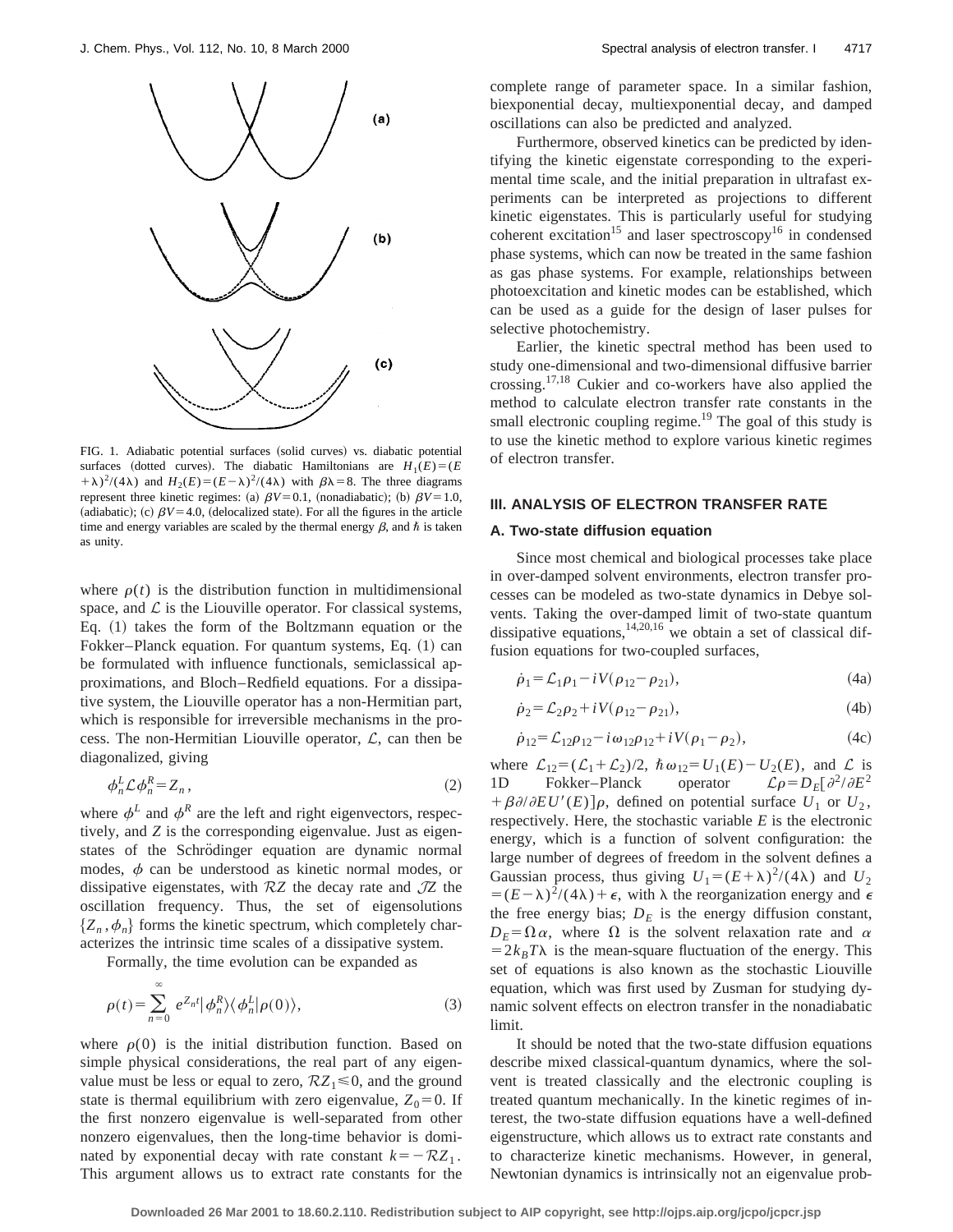lem, unless classical motions become stochastic in the presence of strong friction. On the other hand, since quantum dynamics described by the Schrödinger equation is dictated by the underlying eigenstructure, one may speculate that quantum dissipative dynamics can also be posed as an eigenvalue problem and the kinetic spectral analysis can be applicable. This direction will be explored in the future.

#### **B. Adiabatic limit**

To study the adiabatic limit in the activated regime, we diagonalize the two-state system at each value of *E* and transform the two-state diffusion equations to the adiabatic representation. Then, the two-state dynamics is simplified to diffusion on a single potential surface,  $\rho = \mathcal{L}\rho = D_E[\partial^2/\partial E^2]$  $+\beta\partial/\partial EU'_{A}(E)\right]$ , where  $U_{A}$  is the lower adiabatic potential surface defined by

$$
U_A(E) = \frac{E^2 + \lambda^2}{4\lambda} - \frac{1}{2}\sqrt{E^2 + 4V^2}.
$$
 (5)

Because the 1D Fokker–Planck operator  $\mathcal L$  is Hermitian, the adiabatic diffusion equation has a set of real eigenvalues,  ${Z_n}$ , and the first nonzero eigenvalue defines the spatialdiffusion-limited rate,  $k_D = -Z_1$ . For the symmetric double well in Fig. 1, the diffusion rate is evaluated by the stationary-flux method, $^{21}$ 

$$
k_D^{-1} = \frac{1}{\Omega \alpha} \int_{-\infty}^{E_c} e^{\beta U_A(E_1)} \int_{-\infty}^{E_1} e^{\beta U_A(E_2)} dE_1 dE_2, \tag{6}
$$

where  $E_c$  is the transition state  $(E_c=0$  for the symmetric case). In the large-coupling regime ( $\beta \lambda > \beta V > 1$ ), both the well and the barrier are nearly quadratic and the steepest descent evaluation of Eq.  $(6)$  leads to

$$
k_D = \frac{\Omega}{\pi} \sqrt{\frac{\lambda}{2V}} e^{-\beta(\lambda/4 - V)},\tag{7}
$$

which is the strong-friction limit of the Kramers rate. The adiabatic limit of electron transfer has been obtained previously within the framework of transition state theory for an arbitrary solvent spectrum.<sup>22</sup> In the small-coupling regime  $(\beta V<1)$ , the barrier becomes a cusp-ed potential and the dominant contribution can be evaluated by linear expansion at the crossing point to give

$$
k_D = \Omega \lambda \rho (\lambda + \epsilon), \tag{8}
$$

where  $\rho(E) = \exp[-(E)^2/2\alpha]/\sqrt{2\pi\alpha}$  is the equilibrium probability distribution.

#### **C. Nonadiabatic limit**

In the nonadiabatic limit, curve crossing is confined to a small region that can be approximated by a delta function,  $\delta(E-E_c)$ , at the crossing point  $E_c$ . The crossing point (i.e., transition state),  $E_c = \epsilon$ , is determined from  $U_2(E_c)$  $=U_1(E_c)$ . A rigorous derivation leads to the nonlocalized curve crossing, which reduces to the delta function under certain conditions.<sup>23</sup> Formally, the off-diagonal element  $\rho_{12}$ can be integrated to yield

$$
\rho_{12} \approx \frac{1}{\omega_{12} + i\epsilon} (\rho_1 - \rho_2),\tag{9}
$$

with  $\epsilon=0^+$ ; therefore, electron transfer is described as diffusion on the two diabatic surfaces with population exchange at the crossing point,

$$
\dot{\rho}_1 = \mathcal{L}_1 \rho_1 - \eta \delta (E - E_c) (\rho_1 - \rho_2), \qquad (10a)
$$

$$
\dot{\rho}_2 = \mathcal{L}_2 \rho_2 + \eta \delta (E - E_c)(\rho_1 - \rho_2),\tag{10b}
$$

where the coefficient for nonadiabatic transition is  $\eta$  $=2\pi V^2/\hbar$ . For unbiased electron transfer ( $\epsilon=0$ ), a symmetric eigenfunction,  $\psi_{\rho} = (\sqrt{\rho_1}|1\rangle + \sqrt{\rho_2}|2\rangle)/\sqrt{2}$ , can be constructed for the ground state equilibrium distribution, and an antisymmetric eigenfunction,  $\psi_{\mu} = (\sqrt{\rho_1}|1\rangle)$  $-\sqrt{\rho_2/2}$ )/ $\sqrt{2}$ , can be constructed as the first excited state. Here,  $\rho_1 = \rho(E + \lambda)$  and  $\rho_2 = \rho(E - \lambda)$ , with  $\rho$  being the equilibrium distribution. Then, to first-order perturbation, the shift in the eigenvalue for  $\psi_u$  leads to an estimation for the nonadiabatic rate,

$$
k_{\text{NA}} = -Z = -\langle \psi_u | \mathcal{L}' | \psi_u \rangle = 2 \eta \rho(\lambda), \tag{11}
$$

which is the celebrated Marcus rate expression.

To incorporate solvent effects, the higher-order perturbation terms can be evaluated by applying the Goldstone's theorem<sup>24</sup> to obtain an expansion for the eigenvalue  $Z_1$ ,

$$
Z = \langle \psi_u | \mathcal{L}' \sum_{m=0}^{\infty} \left( -\frac{1}{\mathcal{L}_0} \mathcal{L}' \right)^m | \psi_u \rangle, \tag{12}
$$

where  $\mathcal{L}_0 = \mathcal{L}_1|1\rangle\langle1|+\mathcal{L}_2|2\rangle\langle2|$  is the unperturbed operator and  $\mathcal{L}' = -\eta \delta(E - E_c)(1)\langle 1| + |2\rangle\langle 2| - |1\rangle\langle 2| - |2\rangle\langle 1|)$  is the perturbation. For a delta function perturbation, Eq.  $(12)$ can be explicitly evaluated

$$
-Z = 2 \eta \rho(\lambda) + 2 \eta^2 \rho(\lambda) \sum_{n \neq 0} \frac{\rho_n(\lambda)}{Z_n^{(0)}}
$$
  
+ 2 \eta^3 \rho(\lambda) \sum\_{n \neq 0} \frac{\rho\_n(\lambda)}{Z\_n^{(0)}} \sum\_{m \neq 0} \frac{\rho\_m(\lambda)}{Z\_m^{(0)}} + \cdots  
= \frac{2 \eta \rho(\lambda)}{1 - \eta \sum\_{n \neq 0} \rho\_n(\lambda) / Z\_n^{(0)}}, (13)

where  $Z_n^{(0)}$  is the unperturbed eigenvalue of  $\rho_n$ , the *n*th eigensolution of odd parity. The infinite series in Eq.  $(13)$ can be resumed to yield the diffusion-limited rate expression

$$
\frac{1}{k} = \frac{1}{k_{\text{NA}}} + \frac{1}{k_D},\tag{14}
$$

where  $k_{NA}$  is given in Eq. (11),  $k_D$  is the diffusion rate defined by

$$
\frac{1}{k_D} = -\frac{1}{\rho(\lambda)} \sum_{n \neq 0} \frac{\rho_n(\lambda)}{Z_n^{(0)}}
$$

$$
= \frac{1}{\rho(\lambda)} \int_0^\infty [G(\lambda, t) - G(\lambda, \infty)] dt,
$$
(15)

and  $G(E,t)$  is the survival probability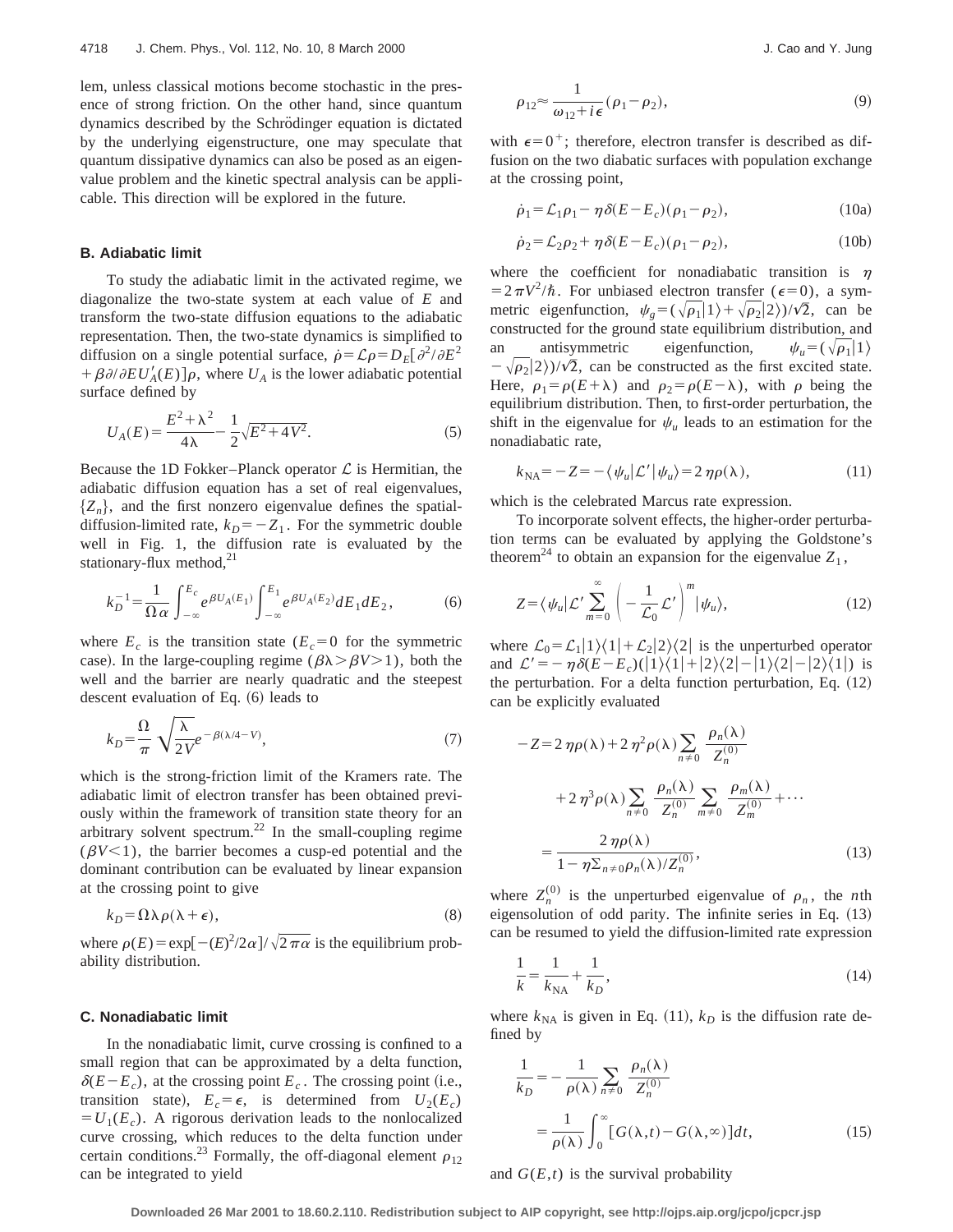

FIG. 2. The validity of the Marcus rate theory is illustrated by identifying various kinetic regime in parameter space.

$$
G(E,t) = \sum_{n} \rho_n(E) e^{Z_n^0 t}
$$
  
= 
$$
\frac{1}{\sqrt{[1 - C^2(t)] 2 \pi \alpha}} \exp\left[-\frac{E^2}{2\alpha} \frac{1 - C(t)}{1 + C(t)}\right], \quad (16)
$$

with  $C(t) = e^{-\Omega t}$  and  $G(E, \infty) = \rho(E)$ . In the activated regime  $(\beta \lambda > 1 > \beta V)$ ,  $k_D$  can be approximated by  $k_D$  $\approx \Omega \lambda \rho(\lambda)$ , which recovers  $k_D$  in Eq. (8) for a cusp-ed barrier. Equation  $(14)$  is equivalent to the nonperturbative weakcoupling rate formula first derived by Zusman using Laplace transformation<sup>14</sup> and later by several authors.<sup>20,13,25-28</sup> A similar expression for asymmetric electron transfer is derived in the Appendix.

#### **D. Validity of Marcus rate expression**

There are three possible factors which may cause deviations from equilibrium rate theory: solvent diffusion, adiabatic crossing, and dynamic solvation. As shown in Fig. 2, we can establish domains in parameter space where each of these factors becomes appreciable and where Marcus electron transfer rate theory can be violated.

#### **1. Solvent diffusion**

As demonstrated in Sec. III, the observed rate is the combined result of nonadiabatic curve crossing and diffusive solvent relaxation. According to Eq. (14), the solvent diffusion effect can be ignored when  $k_D \gg k_{\text{NA}}$ , i.e.,

$$
2\pi V^2 < \lambda \Omega \hbar, \tag{17}
$$

which imposes a strong restriction on the use of the original Marcus rate expression.

#### **2. Adiabatic crossing**

To examine the weak-coupling limit of the two-state diffusion equations, we rewrite the equation for electronic coherence term, Eq.  $4(c)$ , in dimensionless unit, giving

$$
\frac{d\rho_{12}}{d\bar{t}} = \mathcal{L}_{12}(\bar{E})\rho_{12} - i\frac{\omega_{12}}{D_E^{1/3}}\rho_{12} + i\frac{V}{D_E^{1/3}}(\rho_1 - \rho_2),\tag{18}
$$

where  $\bar{t} = t D_E^{1/3}$  and  $\bar{E} = E/D_E^{1/3}$ . Then, the off-diagonal term varies on the characteristic scale of  $D_E^{1/3}$ , and the weak coupling limit can be established as

$$
V \ll D_E^{1/3} = (\alpha \Omega)^{1/3},\tag{19}
$$

which has been obtained earlier by several authors. In addition, the strong condition for adiabatic transfer can be estimated as

$$
V > \beta^{-1},\tag{20}
$$

where the upper electronic surface is not thermally accessible and the reaction takes place on the lower adiabatic surface, as in the case discussed in Sec. III B.

#### **3. Dynamic solvation**

To understand the dynamic effect induced by the solvent, we start with the Golden-rule expression

$$
k = \frac{V^2}{\hbar} \int_{-\infty}^{\infty} d\tau \langle e^{i\tau \epsilon - i\phi(\tau)} \rangle_{\text{solvent}},
$$
 (21)

where the stochastic phase is  $\phi(\tau) = \int_0^{\tau} E(s) ds$ . This Golden-rule approach follows stochastic line-shape theory by Kubo, and reduces to the Marcus rate expression in the inhomogeneous limit (i.e., the static solvent limit) under the condition

$$
\Omega^2 < \alpha = 2\lambda k_B T. \tag{22}
$$

Similar to the Stokes shift and motional narrowing in lineshape theory, when Eq.  $(22)$  is not satisfied, the dynamic nature of the solvent leads to deviations from the Marcus rate, which become significant in the inverted regime. For example, the reorganization energy in the Marcus theory describes the solvation of a static solvent, so dynamic solvation reduces the reorganization energy, thus increasing the rate constant in the normal regime and decreasing the energy bias for barrierless transfer. A more rigorous account of dynamic solvent effects starting from the two-state diffusion equations has been shown by Jung *et al.*<sup>23</sup>

As pointed out by Hynes,<sup>13</sup> typical cases of outer-sphere electron transfer reactions fall in the small-coupling  $(1-10$  $\text{cm}^{-1}$ ) or weak-adiabatic (10–100 cm<sup>-1</sup>) regime, so that Marcus rate theory can qualitatively explain experimental measurements. For a typical solvent with  $(\Omega = 1 - 10 \text{ ps}^{-1})$ ,<sup>29</sup> the solvent diffusion effect is the limiting mechanism in the rate process except in the inverted regime where the dynamic solvation effect becomes appreciable. It should be emphasized that the two-state diffusion model in this article describes electron transfer in overdamped solvents, where the Landau–Zener expression is not applicable. More general cases of electron transfer have been discussed by Wolynes.<sup>3</sup>

#### **IV. NUMERICAL RESULTS**

In the broad range of parameter space beyond the adiabatic and nonadiabatic limits, eigensolutions to the two-state diffusion equation provide a reliable means to extract electron transfer rate constants. As an example, electron transfer rate constants are plotted in Fig. 3 as functions of the elec-

**Downloaded 26 Mar 2001 to 18.60.2.110. Redistribution subject to AIP copyright, see http://ojps.aip.org/jcpo/jcpcr.jsp**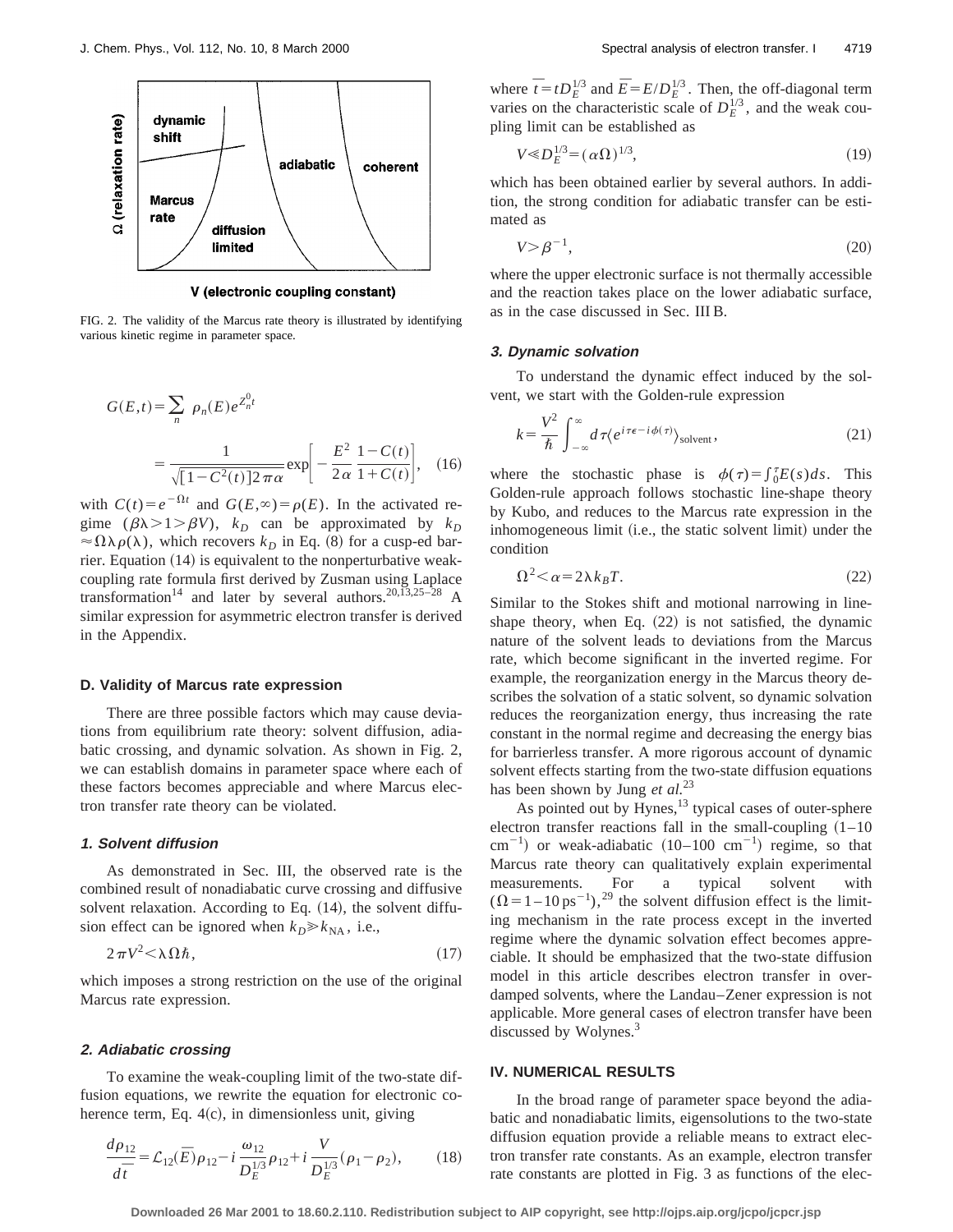

FIG. 3. A plot of electron transfer rate constants as functions of the electronic coupling constant  $\beta V$  for  $\beta \lambda = 8$  and  $\beta \Omega = 1$ . The long-dashed curve is the Marcus rate, the dashed curve is the diffusion-limited nonadiabatic rate (*i.e.*, the Zusman rate), the short-dashed curve is the adiabatic diffusion rate, and the solid curve is the eigenvalue solution to the two-state diffusion equation.

tronic coupling constant  $\beta V$  for  $\beta \lambda = 8$  and  $\beta \Omega = 1$ . Here, all time and energy variables are scaled by the thermal energy  $\beta$  and  $\hbar$  is taken as unity. In Fig. 3, the long-dashed curve is the Marcus rate computed from Eq.  $(11)$ , the dashed curve is the diffusion-limited nonadiabatic rate computed from Eq.  $(14)$ , and the short-dashed curve is the adiabatic diffusion rate computed from Eq.  $(6)$  for the adiabatic potential surface given by Eq.  $(5)$ . The solid curve is the eigenvalue solution, which agrees with the nonadiabatic predictions and crosses over to the adiabatic limit. Unlike the prediction of Eq.  $(14)$ , the rate constant from the eigensolution does not saturate as the coupling increases but exhibits a transition from nonadiabatic curve crossing to adiabatic barrier crossing. Better results can be obtained in the adiabatic regime by using higher activation barriers. The calculated rate can be approximately reproduced by the connection formula,  $1/k = 1/k_{ET} + 1/k_D$ , if the  $k_D$  is computed from  $k_D$  $= -Z_1$  on the adiabatic surface and if nonadiabatic effects are taken into full account in  $k_{ET}$ .

In Fig. 4, comparison of rate constants in four different solvents ( $\beta \Omega = 0.1$ ,  $\beta \Omega = 0.5$ ,  $\beta \Omega = 1$ , and  $\beta \Omega = 2$ ) confirms that faster solvents yield higher rate constants than slow solvents. However, around  $V=4$ , which is about the half of the reorganization energy, there is a dramatic drop in the rate constant. From Eq.  $(5)$ , the barrier on the adiabatic surface disappears when  $V = \lambda/2$  and thus the electronic state becomes delocalized as shown in Fig. 1(c).<sup>7</sup> Evidently, the drop in the rate is correlated to the transition from localized to delocalized states. In mixed-valence systems, the coupling constant is on the same scale as the reorganization energy, and this observation suggests that experimentally observed oscillations can be understood from an adiabatic viewpoint.30,31 Based on this picture, electronic coherence arises from Rabi oscillations between two adiabatic surfaces



FIG. 4. A plot of electron transfer rate constants with  $\beta \lambda = 8$  in four different solvents ( $\beta \Omega = 0.1$ ,  $\beta \Omega = 0.5$ ,  $\beta \Omega = 1$ , and  $\beta \Omega = 2$ ).

and decays as a result of inhomogeneous distributions and thermal fluctuations of the Rabi frequency. $11,32$ 

A complete picture of the localization–delocalization transition emerges from the kinetic spectrum of two-state dynamics. Figure 5 shows the real parts of the first four nonzero eigenvalues as a function of the electronic coupling constant for the same set of parameters used in Fig. 3. The diamonds on the curves represent pairs of complex-conjugate eigenvalues. Clearly, the rate drop coincides with the onset of complex eigenvalue in the first nonzero eigenstates, which indicates that underdamped oscillations can be observed in overdamped solvents as the consequence of electronic coherence. Therefore, the nature of the transition is the crossover of two competing time scales and this observation may have universal implications for kinetic transitions.



FIG. 5. A plot of the real parts of the first four nonzero eigenvalues  $(-RZ)$  as a function of the electronic coupling constant (*V*) for the same set of parameters used in Fig. 3. The diamonds on the curves represent a pair of complex-conjugate eigenvalues.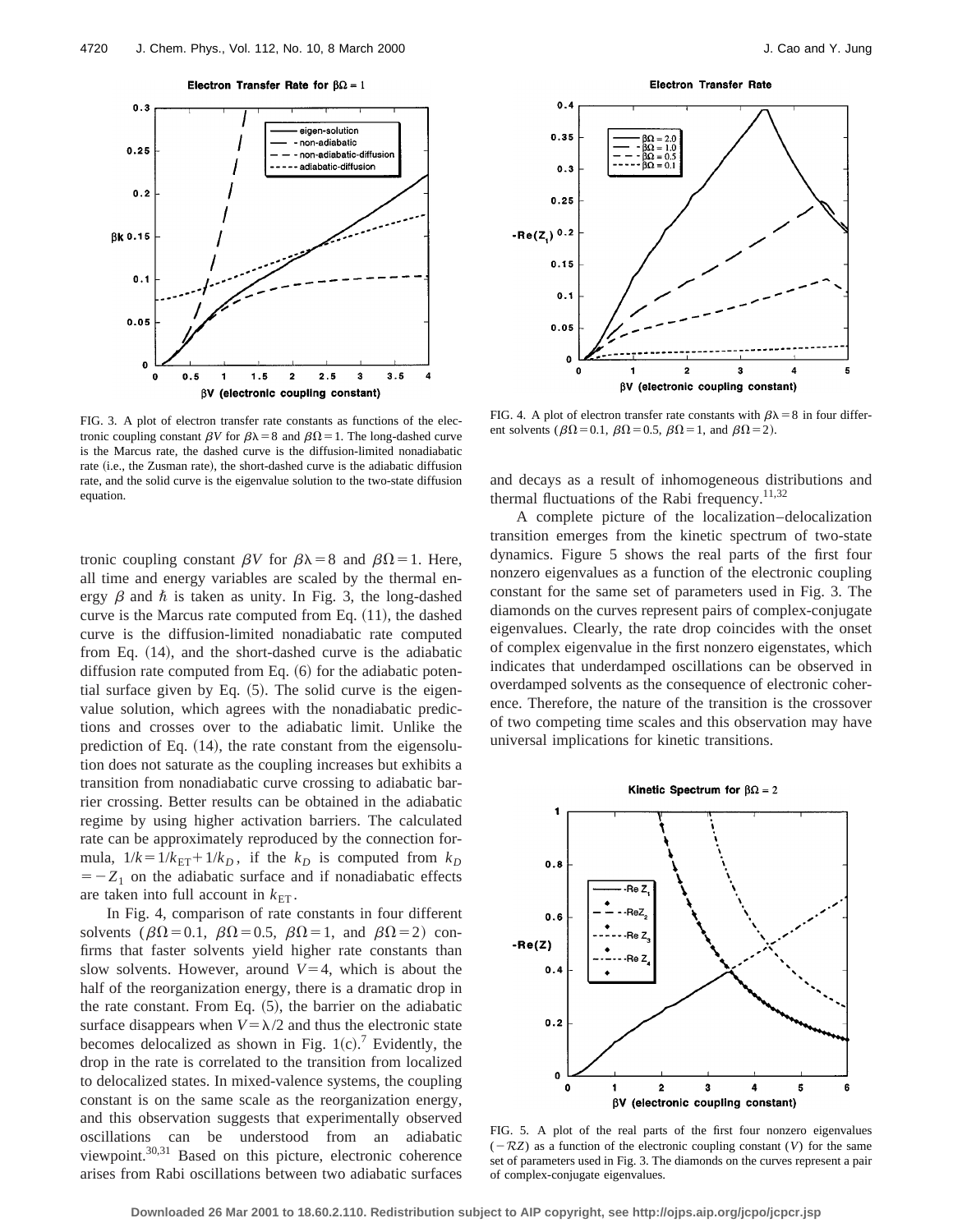More importantly, the set of eigenvalues contains complete information of electron transfer kinetics. For example, on the left half of Fig. 5, the first nonzero eigenstate is wellseparated from the higher states, so the single-exponential decay dominates the long-time behavior. When the real parts of two or more eigenvalues are very close, biexponential or multiexponential decay may be observed. Further, complexconjugate eigenvalues, indicated by the diamonds in Fig. 5, correspond to underdamped oscillations resulting from coherence and dephasing. Detailed calculations reveal complicated kinetic transitions including bifurcation and rotations of eigenvalues in complex plane.

# **V. CONCLUSION**

To summarize, a spectral method has been presented to analyze multiple time scales in electron transfer processes. With the two-state diffusion model, we are able to quantitatively demonstrate the following kinetic behaviors:

- ~i! The first non-zero eigenvalue recovers Zusman's diffusion-limited nonadiabatic rate in the small coupling limit and Kramers' adiabatic diffusion rate in the large coupling limit. The calculated rate does not saturate as the coupling constant increases, but exhibits a crossover transition from nonadiabatic curve crossing to adiabatic barrier crossing.
- (ii) When the electronic coupling constant is about half the reorganization energy, the two lowest nonzero eigensolutions become complex conjugate, indicating underdamped oscillations in overdamped solvents as the consequence of electronic coherence. Thus, the localization–delocalization transition predicted from the lower adiabatic surface is a kinetic transition from incoherent to coherent electron transfer and is the consequence of two competing time-scales.
- (iii) In a faster solvent, the rate constant is higher and coherent transfer is more dramatic than in a slower solvent. These observations can be understood as the result of a reduced effective reorganization energy, due to the dynamic nature of the solvent (i.e., the dynamic solvation effect).
- (iv) We analyze three possible effects which may cause deviations from equilibrium rate theory: solvent diffusion, adiabatic crossing, and dynamic solvation, and establish domains in parameter space where each of these factors becomes appreciable. In a typical nonadiabatic or weak-adiabatic electron transfer, the Marcus rate theory provides a qualitative description but requires corrections when compared with the experimentally measured rate. In the adiabatic or coherent regimes, the spectral method provides a reliable tool to analyze the kinetics of electron transfer, which cannot be described by the Marcus theory.

Just as eigensolutions to the Schrödinger equation completely determine the dynamics of a quantum system, the eigenstates of the coupled diffusion equations completely characterize the kinetic of a dissipative system. Extensive studies are currently being carried out to investigate electron transfer kinetics in asymmetric two-states, in multistate transfer processes, and in strongly-coupled systems.33–35 Though presented in the context of electron transfer, this approach is general and can be applied to condensed phase spectroscopy, quantum control of dissipative systems, energy transfer, and other transfer processes.

# **ACKNOWLEDGMENTS**

This work is supported by the Solomon Buchsbaum AT&T Research Fund Award, the Petroleum Research Fund administrated by the American Chemical Society, and an award from Research Corporation. The authors thank Professor Silbey and Professor Oppenheim for interesting discussions. The authors also thank Professor Eric Heller for his insightful comment on the relation between the dynamic solvation effect and spectral line shape.

#### **APPENDIX**

For asymmetric electron transfer, we flip the second diabatic surface with respect to the origin,  $U_2(E) \rightarrow U_2$  $(-E)$ , so that the two-state diffusion equation in Eqs.  $(10a)$ and  $(10b)$  become

$$
\dot{\rho}_1 = \mathcal{L}\rho_1 - \eta \delta(E - \epsilon)\rho_1 + \eta \delta(E + \epsilon)\rho_2, \tag{A1}
$$

$$
\dot{\rho}_2 = \mathcal{L}\rho_2 + \eta \delta(E - \epsilon)\rho_1 - \eta \delta(E + \epsilon)\rho_2, \tag{A2}
$$

where the diffusion operators on the two surfaces are the same,  $\mathcal{L} = \mathcal{L}_1$ , but the crossing points are different. Next, a new set of density matrices  $\rho_1 + \rho_2 = \rho_+$  and  $\rho_1 - \rho_2 = \rho_-$  are introduced to transform Eqs.  $(A1)$  and  $(A2)$  into

$$
\dot{\rho}_+ = \mathcal{L}\rho_+ \,, \tag{A3}
$$

$$
\dot{\rho}_{-} = \mathcal{L}\rho_{-} - \eta [\delta(E - \epsilon) - \delta(E + \epsilon)]\rho_{+}
$$

$$
- \eta [\delta(E - \epsilon) + \delta(E + \epsilon)]\rho_{-}.
$$
 (A4)

Ignoring the coupling of  $\rho_+$  and  $\rho_-$ , we can reduce Eq. (A4) to

$$
\dot{\rho}_{-} \approx \mathcal{L}\rho_{-} - \eta [\delta(E - \epsilon) + \delta(E + \epsilon)]\rho_{-}, \tag{A5}
$$

which is exact for symmetric electron transfer. Then, the same procedure used in deriving Eq.  $(14)$  also applies to Eq.  $(A5)$ , giving

$$
k_{\rm ET} = \frac{k_{\rm NA}^f + k_{\rm NA}^b}{1 + k_{\rm NA}^f / k_D^f + k_{\rm NA}^b / k_D^b},\tag{A6}
$$

where  $k_{\text{NA}}^f = \eta \rho(\lambda + \epsilon)$  is the forward rate,  $k_{\text{NA}}^b = \eta \rho(\lambda - \epsilon)$ is the backward rate,  $k_D^f$  is the forward diffusion rate, and  $k_D^b$ is the backward diffusion rate.

- <sup>1</sup> R. A. Marcus, J. Chem. Phys. **15**, 155  $(1964)$ .
- $2R$ . A. Marcus and N. Sutin, Biochim. Biophys. Acta 811, 265 (1985).
- <sup>3</sup>H. Frauenfelder and P. G. Wolynes, Science 229, 337 (1985).
- $4$  J. E. Straub and B. J. Berne, J. Chem. Phys.  $87,$  6111 (1987).
- 5Y. Dakhnovskii, A. A. Ovichinniknov, and M. B. Semenov, Mol. Phys. **63.** 497 (1988).
- <sup>6</sup> J. Cao and G. A. Voth, J. Chem. Phys. **106**, 1769 (1997).
- 7D. Chandler, in Liquides, *Cristallisation et Transition Vitreuse, Les Houches, Session LI*, edited by D. Levesque, J. Hansen, and J. Zinn-Justin (Elsevier, New York, 1991).
- <sup>8</sup> R. A. Harris and R. Silbey, J. Chem. Phys. **78**, 7330 (1983).
- $9^9$ S. Chakravarty and A. J. Leggett, Phys. Rev. Lett.  $52$ , 5 (1983).